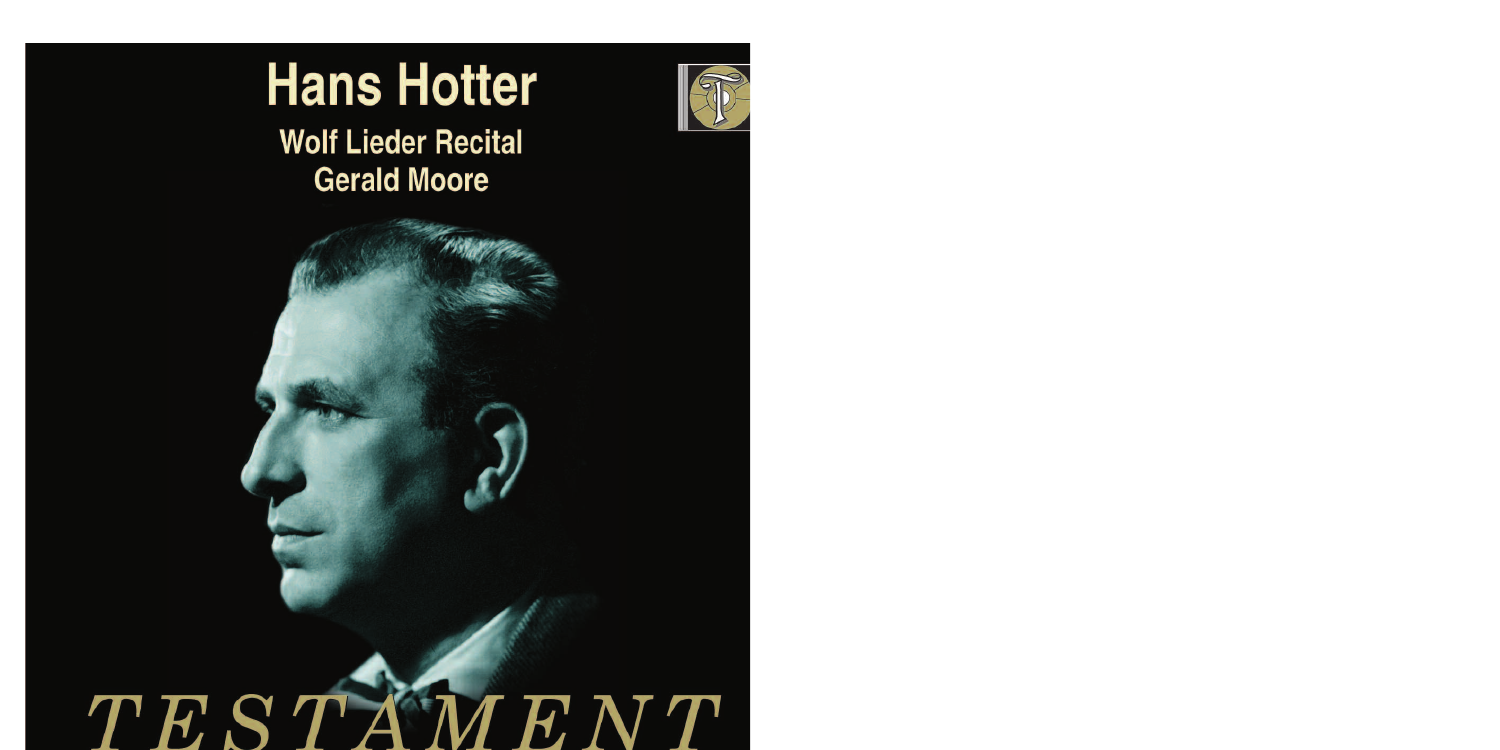$\mathbf{\frac{1}{1}}$ Wenn meine Mutter hexen könnt', da müßt' sie mit dem Regiment nach Frankreich überall mit hin, und wär' die Marketenderin. Im Lager, wohl um Mitternacht, wenn niemand auf ist als die Wacht, und alles schnarchet, Roß und Mann, vor meiner Trommel säß' ich dann: die Trommel müßt' eine Schüssel sein, ein warmes Sauerkraut darein, die Schlegel Messer und Gabel, eine lange Wurst mein Sabel, mein Tschako wär' ein Humpen gut, den füllt' ich mit Burgunderblut. Und weil es mir an Lichte fehlt, da scheint der Mond in mein Gezelt; scheint er auch auf Franzö'sch herein mir fällt doch meine Liebste ein : ach weh! jetzt hat der Spaß ein End'! – Wenn nur meine Mutter hexen könnt'!

# **Ob der Koran von Ewigkeit sei? (Goethe)**

 $2$  Ob der Koran von Ewigkeit sei? Darnach frag ich nicht! Ob der Koran geschaffen sei? Das weiß ich nicht! Daß er das Buch der Bücher sei, glaub ich aus Moslemiten-Pflicht.

Daß aber der Wein von Ewigkeit sei, daran zweifl' ich nicht; oder daß er von den Engeln geschaffen sei, ist vielleicht auch kein Gedicht. Der Trinkende, wie es auch immer sei, blickt Gott frischer ins Angesicht.

# **So lang man nüchtern ist (Goethe)**

 $3$  So lang man nüchtern ist, gefällt das Schlechte; wie man getrunken hat, weiß man das Rechte;

If only my mother were a witch, she'd have to come with the regiment to France, go everywhere with us, and look after the canteen. In camp, at midnight, when nobody but the sentry is about and all, horses and men, are snoring, I'd sit down to my drum the drum would have to be a pot with hot Sauerkraut in it: the drumsticks knife and fork, my sword a long sausage  $-$  ; my shako would be a good tankard and I'd fill it with bloody Burgundy. And as the light is poor the moon can shine into my tent; and though it shines in French I still remember my sweetheart: Oh dear! the joke is over now! – If only my mother were a witch!

Is the Koran something that has existed from eternity? That I do not ask Is the Koran man-made? That I do not know. That it is the Book of Books, that, as a Moslem, I am duty-bound to believe.

But that wine has existed from eternity, that's something I have no doubt about. And that it was created by the angels may also be no mere poetic fancy. Be that all as it may, the drinker can look at God more cheerfully.

As long as one is sober one is pleased with what is inferior; when one has drunk one knows what is right. But then excess is also all too near at hand; o Hafis, teach me your understanding of this!

nur ist das Übermaß auch gleich zuhanden; Hafis, o lehre mich, wie du's verstanden!

Denn meine Meinung ist nicht übertrieben: Wenn man nicht trinken kann soll man nicht lieben; doch sollt ihr Trinker euch nicht besser dünken, wenn man nicht lieben kann, soll man nicht trinken.

### **Italienisches Liederbuch (Heyse)**

No.27 Schon streckt' ich aus im Bett die müden Glieder, 4 da tritt dein Bildnis vor mich hin, du Traute. Gleich spring' ich auf, fahr' in die Schuhe wieder und wandre durch die Stadt mit meiner Laute. Ich sing' und spiele, daß die Straße schallt; so manche lauscht – vorüber bin ich bald. So manches Mädchen hat mein Lied gerührt, indes der Wind schon Sang und Klang entführt.

#### No.22 5

Ein Ständchen Euch zu bringen kam ich her, wenn es dem Herrn vom Haus nicht ungelegen. Ihr habt ein schönes Töchterlein. Es wär' wohl gut, sie nicht zu streng im Haus zu hegen. Und liegt sie schon im Bett, so bitt' ich sehr, tut es zu wissen ihr von meinetwegen, daß ihr Getreuer hier vorbeigekommen, der Tag und Nacht sie in den Sinn genommen, und daß am Tag, der vierundzwanzig zählt, sie fünfundzwanzig Stunden lang mir fehlt.

# & 6 22

# **Anakreons Grab (Goethe)**

Wo die Rose hier blüht, wo Reben und Lorbeer sich schlingen,

wo das Turtelchen lockt, wo sich das Grillchen ergötzt

welch ein Grab ist hier, das alle Götter mit Leben schön bepflanzt und geziert? Es ist Anakreons Ruh. Frühling, Sommer und Herbst genoß der glückliche Dichter:

vor dem Winter hat ihn endlich der Hügel geschützt.

For my opinion, which is no exaggeration is that if one cannot drink then one should not love either. But you drinkers should not be thinking yourselves better placed, for if one cannot love then one should not drink either.

Just as I had stretched my weary limbs in bed your image stood before me, my beloved. Immediately I leap up, put on my shoes again and wander through the town with my lute. I sing and play until the streets resound: many listen, I pass quickly by. Many a maid has been moved by my song, while the wind wafts song and sound away.

I came to bring you a serenade, if the master of the house has no objection. You have a pretty young daughter. It were better not to keep her in too strictly. And if she is already in bed, I beg you to let her know from me that her sweetheart came by, who thinks of her day and night, came by, and that in a day of twenty-four hours I miss her twenty-five.

Here where the rose blossoms, where vine and laurel entwine, where the turtle dove calls, where the cricket loves to be; what grave is here, one that all the gods planted and adorned with life? It is Anacreon's repose. Spring, summer and autumn the happy poet enjoyed; now the mound protects him from the winter.

I often recall my former life as it was before I loved you;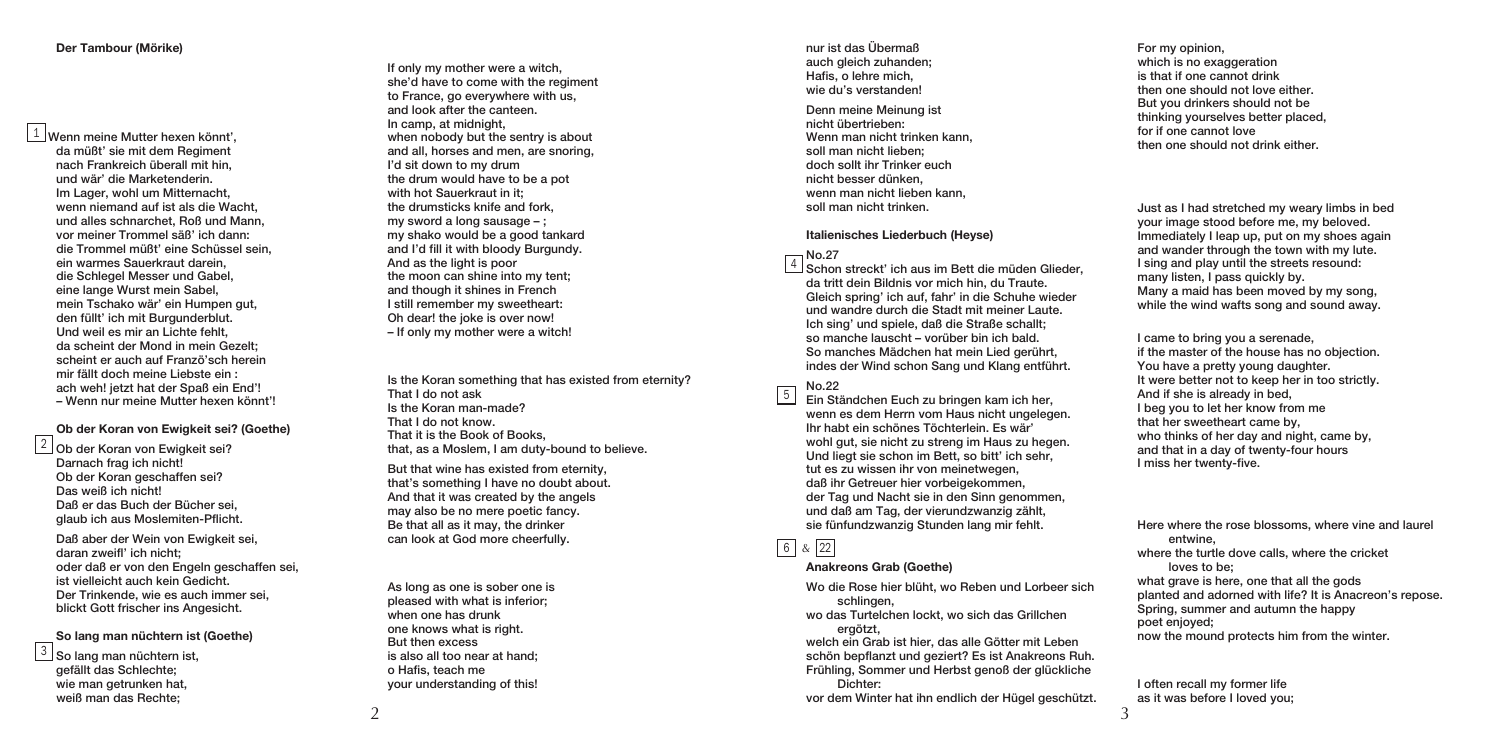# **Drei Lieder aus Dichtungen von Michelangelo**

 $\frac{7}{4}$ Wohl denk ich oft an mein vergangnes Leben, wie es vor meiner Liebe für dich war; kein Mensch hat damals acht auf mich gegeben, ein jeder Tag verloren für mich war; ich dachte wohl, ganz dem Gesang zu leben, auch mich zu flüchten aus der Menschen Schar. Genannt in Lob und Tadel bin ich heute, und, daß ich da bin, wissen alle Leute!

 $8$  Alles endet, was entstehet. Alles, alles rings vergehet, denn die Zeit flieht, und die Sonne sieht, daß alles rings vergehet, denken, Reden, Schmerz, und Wonne; und die wir zu Enkeln hatten, schwanden wie bei Tag die Schatten, wie ein Dunst im Windeshauch. Menschen waren wir ja auch, froh und traurig, so wie ihr, und nun sind wir leblos hier, sind nur Erde, wie ihr sehet. Alles endet, was entstehet. Alles, alles rings vergehet.

 $\sqrt{9}$ 

10

Fühlt meine Seele das ersehnte Licht von Gott, der sie erschuf? Ist es der Strahl von andrer Schönheit aus dem Jammertal, der in mein Herz Erinnrung weckend bricht? Ist es ein Klang, ein Traumgesicht, das Aug und Herz mir füllt mit einem Mal in unbegreiflich glüh'nder Qual, die mich zu Tränen bringt? Ich weiß es nicht. Was ich ersehne, fühle, was mich lenkt, ist nicht in mir: sag mir, wie ich's erwerbe? Mir zeigt es wohl nur eines Andren Huld; darein bin ich, seit ich dich sah, versenkt. Micht treibt ein Ja und Nein, ein Süß und Herbe daran sind, Herrin, deine Augen Schuld.

#### **Cophtisches Lied I (Goethe)**

Lasset Gelehrte sich zanken und streiten, streng und bedächtig die Lehrer auch sein! Alle die Weisesten aller der Zeiten lächeln und winken und stimmen mit ein: Töricht, auf Bessrung der Toren zu harren! Kinder der Klugheit, o habet die Narren

no one then took notice of me, every day was lost to me; I thought to live for song alone and flee the madding crowd. Today my name is praised and blamed and all the world knows I exist!

All that comes into being, must end. All, all around us must perish for time is flying and the sun sees that everything passes: thought, speech, pain, and joy; and our grandchildren vanished like shadows by day, like smoke in the wind. We too were men with joys and sorrows like your own; and now we are here, lifeless, are nothing but earth, as you see. All that comes into being, must end, all, all around us must perish.

Does my soul feel the longed-for light from God who created it? Is it the bright ray of other beauty from this vale of tears that breaks into my heart, awakening memory? Is it a sound, a dream-vision which suddenly fills my eyes and my heart with inconceivable, searing pain that makes me weep? I do not know. What I long for, what I feel, what guides me is not in me: tell me how to win it! Sure, only another's favour may reveal it. Of this I think ever since I saw you. I am torn between "Yes" and "No", sweetness and bitterness: your eyes, dear mistress, are the cause of that.

Let pedants dispute and wrangle: let scholars be astute and severe The wisest men of all times nod their heads with a knowing smile and agree: it is foolish to wait for fools to become wise O children of wisdom make fools of fools, as is right and proper. In my youth I sought Old Merlin in his shining grave, and he gave me the same counsel:

eben zu Narren auch, wie sich's gehört. Merlin der Alte, im leuchtenden Grabe, wo ich als Jüngling gesprochen ihn habe, hat mich mit ähnlicher Antwort belehret: Töricht, auf Bessrung der Toren zu harren! Kinder der Klugheit, o habet die Narren eben zu Narren auch, wie sich's gehört.

Und auf den Höhen der indischen Lüfte und in den Tiefen ägyptischer Grüfte hab ich das heilige Wort nur gehört: Töricht, auf Bessrung der Toren zu harren! Kinder der Klugheit, o habet die Narren eben zu Narren auch, wie sich's gehört.

# **Cophtisches Lied II (Goethe)**

Geh! gehorche meinem Winken, nutze deine jungen Tage. Lerne zeitig klüger sein: Auf des Glückes großer Waage steht die Zunge selten ein; du mußt steigen oder sinken, du mußt herrschen und gewinnen, oder dienen und verlieren, leiden oder triumphieren, Amboß oder Hammer sein.

#### **Grenzen der Menschheit (Goethe)**

Wenn der uralte heilige Vater Mit gelassener Hand aus rollenden Wolken segnende Blitze über die Erde sät, küß' ich den letzten Saum seines Kleides, kindliche Schauer treu in der Brust. Denn mit Göttern soll sich nicht messen irgendein Mensch. Hebt er sich aufwärts und berührt mit dem Scheitel die Sterne, nirgends haften dann die unsichern Sohlen, und mit ihm spielen,

12

11

it is foolish to wait for fools to become wise! O children of wisdom, make fools of fools, as is right and proper

On the wind-swept peaks of India, and in the depths of Egyptian tombs I have heard all the oracles say: it is foolish to wait for fools to become wise! O children of wisdom, make fools of fools, as is right and proper.

Go! Take my advice let your youth be well-spent. Learn in good time to be wise! On the great scales of Fortune the finger is seldom still; you must rise or you must fall; you must win and be master, or lose and be a slave. You must suffer or triumph, be the anvil or the hammer.

When the eternal Holy Father, with his slow and patient hand scatters his lightning flashes from rolling clouds in blessing over the earth, I kiss the lowest hem of his garment with childlike awe faith in my heart. Let no man measure himself against the gods! If he reaches up to touch the stars with the crown of his head, his unsure feet will find no hold and he becomes the plaything of the winds and clouds. though he stand fast and secure on the firm,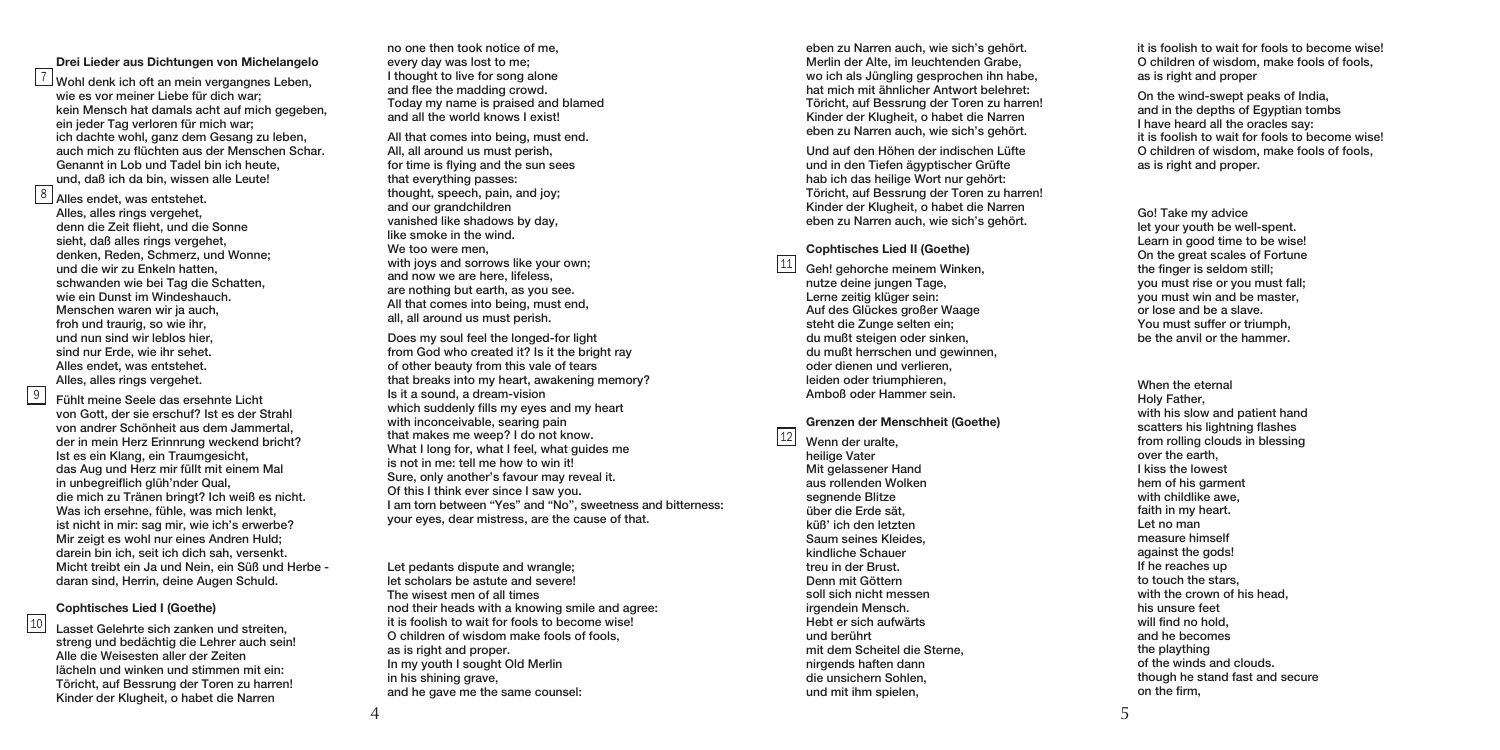Wolken und Winde. Steht er mit festen markigen Knochen auf der wohlgegründeten dauernden Erde, reicht er nicht auf, nur mit der Eiche oder der Rebe sich zu vergleichen. Was unterscheidet Götter von Menschen? Daß viele Wellen vor jenen wandeln, ein ewiger Strom: Uns hebt die Welle, verschlingt die Welle, und wir versinken. Ein kleiner Ring begrenzt unser Leben, und viele Geschlechter reihen sich dauernd an ihres Daseins unendliche Kette.

#### **Prometheus (Goethe)**

1 3

Bedecke deinen Himmel, Zeus, mit Wolkendunst und übe, dem Knaben gleich, der Disteln köpft, an Eichen dich und Bergeshöhn; mußt mir meine Erde doch lassen stehn und meine Hütte, die du nicht gebaut, und meinen Herd, um dessen Glut du mich beneidest.

Ich kenne nichts Ärmeres unter der Sonn als euch, Götter! lhr nähret kümmerlich von Opfersteuern und Gebetshauch eure Majestät und darbtet, wären nicht Kinder und Bettler hoffnungsvolle Toren.

Da ich ein Kind war,

enduring earth, his stature cannot even compare with that of the oak or the vine. What distinguishes gods from men? Before the gods, unceasing waves roll on in never-ending succession. But we are tossed by the waves; we are swallowed up and founder. Our life is bound by a little ring, and countless generations succeed each other, mere links in the endless chain of their existence.

Cover your heavens, Zeus, with cloudy vapour, and test your strength, like a boy beheading thistles, on oaks and mountain peaks; yet my earth you have to leave standing, and my hut, which you did not build and my hearth, whose glow you envy me.

I know nothing more wretched under the sun than you, gods! Scantily you feed your majesty on sacrificial tributes and the breath of prayer, and you would starve if children and beggars were not hopeful fools.

When I was a child, not knowing where to turn I raised my puzzled eyes to the sun, as if there were above it an ear to hear my lamentation,

nicht wußte, wo aus noch ein, kehrt' ich mein verirrtes Auge zur Sonne, als wenn drüber wäre ein Ohr, zu hören meine Klage, ein Herz wie meins, sich des Bedrängten zu erbarmen.

Wer half mir wider der Titanen Ubermut? wer rettete vom Tode mich, von Sklaverei? Hast du nicht alles selbst vollendet, heilig glühend Herz? Und glühtest jung und gut, betrogen, Rettungsdank dem Schlafenden da droben?

Ich dich ehren? Wofür? Hast du die Schmerzen gelindert je des Beladenen? Hast du die Tränen gestillet je des Geängstigten? Hat nicht mich zum Manne geschmiedet die allmächtige Zeit und das ewige Schicksal, meine Herrn und deine?

Wähntest du etwa, ich sollte das Leben hassen, in Wüsten fliehen, weil nicht alle Blütenträume reiften?

Hier sitz ich, forme Menschen nach meinem Bilde, ein Geschlecht, das mir gleich sei, zu leiden, zu weinen, zu genießen und zu freuen sich, und dein nicht zu achten, wie ich!

#### Harfenspieler-Lieder I (Goethe)

Wer sich der Einsamkeit ergibt, Ach! der ist bald allein; ein jeder lebt, ein jeder liebt, und läßt ihn seiner Pein. 4

1

Ja! laßt mich meiner Qual! Und kann ich nur einmal recht einsam sein,

a heart like my own, to pity my distress.

Who helped me against the Titans' insolence? Who saved me from death and slavery? Did you not achieve all this yourself, holy, glowing heart? And did you not burn deceived in your youth and innocence with gratitude for the sleeper up there?

I honour you? What for? Have you ever relieved my anguish when I was suffering? Have you ever dried my tears when I was terrified? Was I not forged into a man by almighty time and eternal fate, my masters and yours?

Did you perhaps delude yourself I would come to hate life and flee into the wilderness because the blossoming dreams of my youth did not all mature?

Here I sit, forming men in my image, a race that will resemble me; to suffer, to weep, to enjoy and be glad, and not to heed you like me!

Who gives himself over to solitude is soon alone; everyone lives and loves and leaves him to his pain.

Yes, leave me to my anguish! And if I can be really by myself, then I am not alone.

A lover stalks softly and listens, to find out if his love is alone.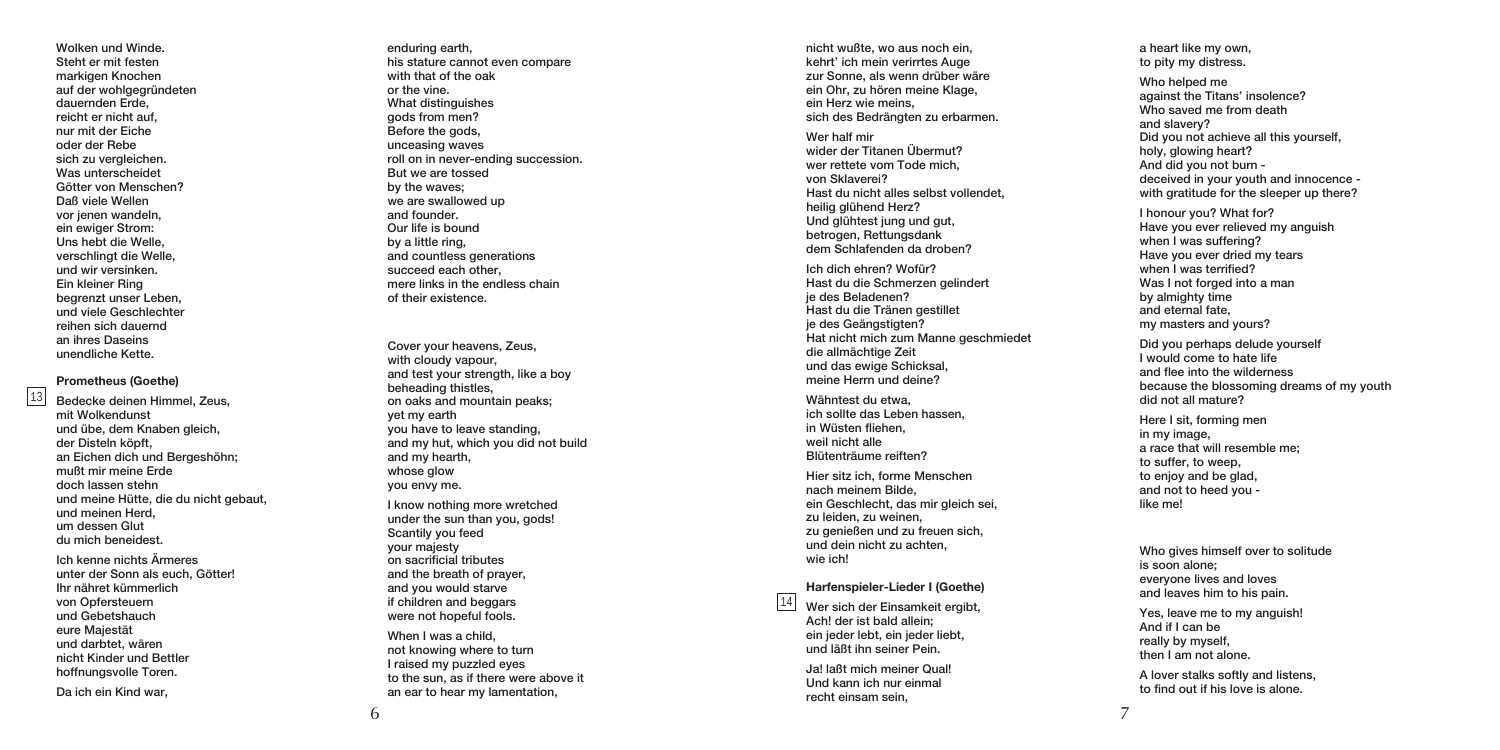dann bin ich nicht allein.

Es schleicht ein Liebender lauschend sacht, ob seine Freundin allein? So überschleicht bei Tag und Nacht mich Einsamen die Pein,

Mich Einsamen die Qual. Ach werd ich erst einmal einsam im Grabe sein, da läßt sie mich allein!

# Harfenspieler-Lieder II (Goethe)

An die Türen will ich schleichen, still und sittsam will ich stehn, fromme Hand wird Nahrung reichen, und ich werde weiter gehn.

Jeder wird sich glücklich scheinen, wenn mein Bild vor ihm erscheint, eine Träne wird er weinen, und ich weiß nicht, was er weint.

# Harfenspieler-Lieder III (Goethe)

Wer nie sein Brot mit Tränen aß, wer nie die kummervollen Nächte auf seinem Bette weinend saß, der kennt euch nicht, ihr himmlischen Mächte.

lhr führt ins Leben uns hinein, ihr laßt den Armen schuldig werden, dann überlaßt ihr ihn der Pein; denn alle Schuld rächt sich auf Erden.

# Italienisches Liederbuch (Heyse) **N o . 1 4**

1 7

1 6

1 5

Geselle, woll'n wir uns in Kutten hüllen, Die Welt dem lassen, den sie mag ergötzen? Dann pochen wir an Tür um Tür im Stillen: "Geht einem armen Mönch um Jesu willen." – O lieber Pater, du mußt später kommen, Wenn aus dem Ofen wir das Brot genommen. O lieber Pater, komm nur später wieder, Ein Töchterlein von mir liegt krank danieder. – Und ist sie krank, so laßt mich zu ihr gehen, Daß sie nicht etwa sterbe unversehen. Und ist sie krank, so laßt mich nach ihr schauen, Daß sie mir ihre Beichte mag vertrauen.

Just so by day and by night, when I am by myself pain and anguish steal over me. When I shall lie in the grave all alone, then anguish will leave me.

I will steal to the doors and stand in humble silence; charitable hands will give me food, and I will go on my way.

Everyone who sees me will think his own lot fortunate; he will shed a tear and I do not know why he weeps.

Who never watered his bread with tears, who never sat, through long, miserable nights weeping on his bed does not know you, heavenly powers.

You lead us into life, you let the poor wretch incur guilt and then you leave him to his pain for all guilt, on earth, draws vengeance on itself.

Friend, shall we disguise ourselves as monks and leave the world to those who may enjoy it? Then we will creep furtively from door to door: "Give to a poor monk for Jesus' sake!" Oh dear Father, you must come later when we have taken the bread out of the oven. Oh dear Father, come again later, a daughter of mine lies ill. And if she is ill let me go to her; she should not die unshriven. And if she is ill, let me look after her, that she may entrust her confession to me. Close door and window, that none disturb us, while I hear the poor child's confession!

Schließt Tür und Fenster, daß uns Keiner störe, Wenn ich des armen Kindes Beichte höre.

# **Verborgenheit (Mörike)**

1 8

1 9

 $LaB, o Welt, o IaB which sein!$ locket nicht mit Liebesgaben, laßt dies Herz alleine haben seine Wonne, seine Pein!

Was ich traure, weiß ich nicht, es ist unbekanntes Wehe immerdar durch Tränen sehe ich der Sonne liebes Licht.

Oft bin ich mir kaum bewußt und die helle Freude zücket durch die Schwere, so mich drücket, wonniglich in meiner Brust.

Laß, o Welt, o laß mich sein! locket nicht mit Liebesgaben, laßt dies Herz alleine haben seine Wonne, seine Pein!

#### Der Musikant (Eichendorff)

Wandern lieb ich für mein Leben, lebe eben, wie ich kann, wollt ich mir auch Mühe geben, paßt es mir doch gar nicht an.

Schöne alte Lieder weiß ich; in der Kälte, ohne Schuh, draußen in die Saiten reiß ich, weiß nicht, wo ich abends ruh!

Manche Schöne macht wohl Augen, meinet, ich gefiel ihr sehr, wenn ich nur was wollte taugen, so ein armer Lump nicht wär.

Mag dir Gott ein'n Mann bescheren, wohl mit Haus und Hof versehn! wenn wir zwei zusammen wären, möcht mein Singen mir vergehn.

# **Fußreise** (Mörike)

Am frisch geschnittnen Wanderstab, wenn ich in der Frühe 2 0

Leave me, world, o leave me be! Tempt me not with gifts of love, Leave this heart to be alone with its bliss, its pain

What I grieve for, I do not know it is an unknown pain. Even through my tears I see the clear light of the sun.

Often I am hardly conscious, and bright joy bursts through the heaviness that oppresses me bringing rapture to my breast.

Leave me, world, o leave me be! Tempt me not with the gifts of love, Leave this heart to be alone with its bliss, its pain!

I dearly love a roving life, I live as best I can. Even if I tried to take trouble my nature would not let me.

I know lovely old songs; without shoes, out in the cold I pluck my strings, never knowing where I shall rest at night.

Many a lovely girl makes eyes at me. fancying she could like me well if only I were good for something, and not such a poor rascal.

May God send you a husband with a good house and home! If we two were together I should soon sing no more.

With a newly cut stave, when early in the morning I rove through the woods, up hill and down dale: then, like the bird on the twig that sings and bestirs itself,